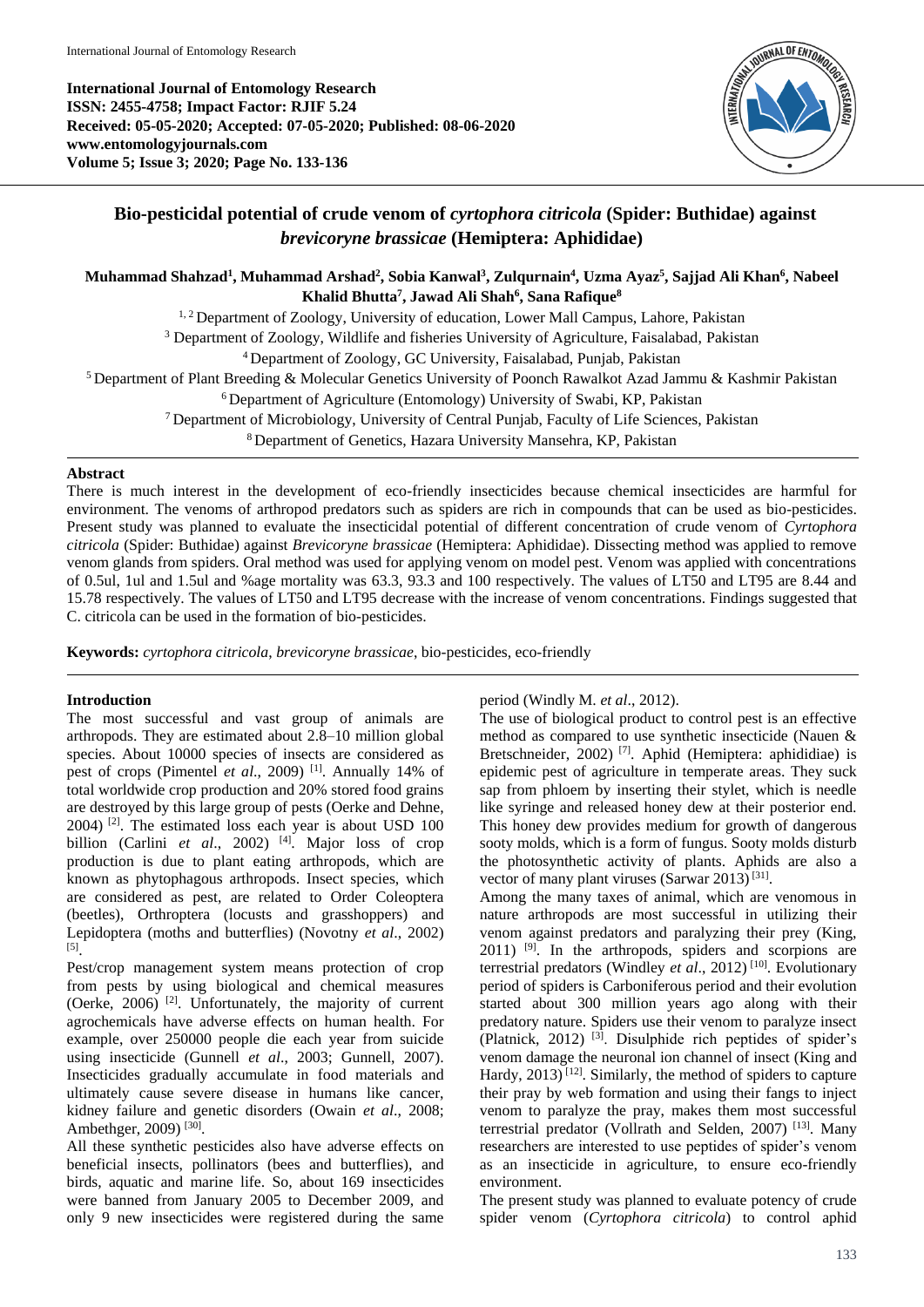(*Brevicoryne brassicae*) which is most destructive pest throughout the world. The venom of spider venom belonging to family Buthidae is selected for study.

#### **Materials and Method**

### **Spider Collection & Maintenance**

Collection of spiders (C. citricola) was done from leaves of old trees and orchards by Jerking and Hand-picking method from Jallu Park, Lahore, Pakistan. Spiders were kept in the laboratory at room temperature in plastic jars. For proper aeration jars were covered with mesh cloth and placed near the window. Food source provided to spiders was live flies, per week. For maintaining humidity, water was sprinkled on jars from time to time.

#### **Pest Collection**

The tested insect was aphid (B. brassicae). Aphids were collected from the mustard field of Theeng Mor, Qasur district. Their collection was done from November to March. The insects were calculated by Hand picking method. Then insects were kept in the laboratory at a temperature of  $25^{\circ}$  C and 60% humidity.

### **Venom Extraction from Spiders**

Specimens were immobilized by placing in refrigerator 5-7 minutes. For obtaining venom gland, the specimens were dissected under dissecting microscope. Tip of forceps were used to separate venom gland by pulling out chelicerae of specimens. Glands were mixed with 50ul cold 0.05 M Tris-HCL buffers at pH 7.6. The homogenate was centrifuged for 10 minutes at 15000 rpm. The resulting material was stored and diluted with Tris-HCl.

#### **Insecticidal Potential of Venom against Aphids**

For evaluation of pesticides potential of Arachnid's venom against aphid oral method was selected. Forty aphids were removed from the jar and placed in two groups (n=40). Control group contain 10 aphids. Group that was made for experiment was further subdivided into three subgroups which were represented by I, II and III. Each subgroup contains 10 aphids. Aphids of control group were treated with 0.5ul of solvent only. Concentration of venom was 0.5ul, 1ul, and 1.5ul. Following the oral method, venom was mixed with food of aphids and spread on Petri plate. After every six hours, mortality of individuals was observed in each subgroup. Experiment on each subgroup was repeated thrice to obtain accurate results.

#### **Statistical Analysis**

ONE WAY ANOVA test was selected to calculate the mortality in given groups. SPSS version 16 (Statistical package for social sciences) was applied for obtaining result. Software mini tab (14.1) was applied to get values of LT50 and LT95.

## **Results**

Figure 4 explained the results of %age mortality of B. brassicae at 6 hours of treatment with various concentrations (0.5ul, 1ul and 1.5ul) of spider venom. Non-treated group

was taken as control for comparison. %age mortality with 0.5ul was observed 3.33±3.33. With 1ul %age mortality was 16.67±3.33 and with 1.5ul was 36.67±3.33. A concentration dependent effect was observed for the spider insecticidal activity on B. brassicae. When compare with control, all the groups showed significant difference (f=33.222, p=0.000)



**Fig 4:** Insecticidal effects (%age mortality) of different concentrations of C. citricola on B. brassicae at 6 hours.

Figure 5 explained the results of %age mortality of B. brassicae at 12 hours of treatment with various concentrations (0.5ul, 1ul and 1.5ul) of spider venom. Nontreated group was taken as control for comparison. %age mortality with 0.5ul was observed 26.67±3.33. With 1ul % age mortality was 43.33±0.00 and with 1.5ul was 73.33±3.33. A concentration dependent effect was observed for the spider insecticidal activity on B. brassicae. When compare with control, all the groups showed significant difference (f=113.222, p=0.000)



**Fig 5:** Insecticidal effects (%age mortality) of different concentrations of C. citricola on B. brassicae at 12 hours.

Figure 6 explained the results of %age mortality of B. brassicae at 18 hours of treatment with various concentrations (0.5ul, 1ul and 1.5ul) of spider venom. Nontreated group was taken as control for comparison. %age mortality with 0.5ul was observed 63.33±0.00. With 1ul %age mortality was 93.33±3.33 and with 1.5ul was 100±0.00. A concentration dependent effect was observed for the spider insecticidal activity on B. brassicae. When compare with control, all the groups showed significant difference (f=151.133, p=0.000)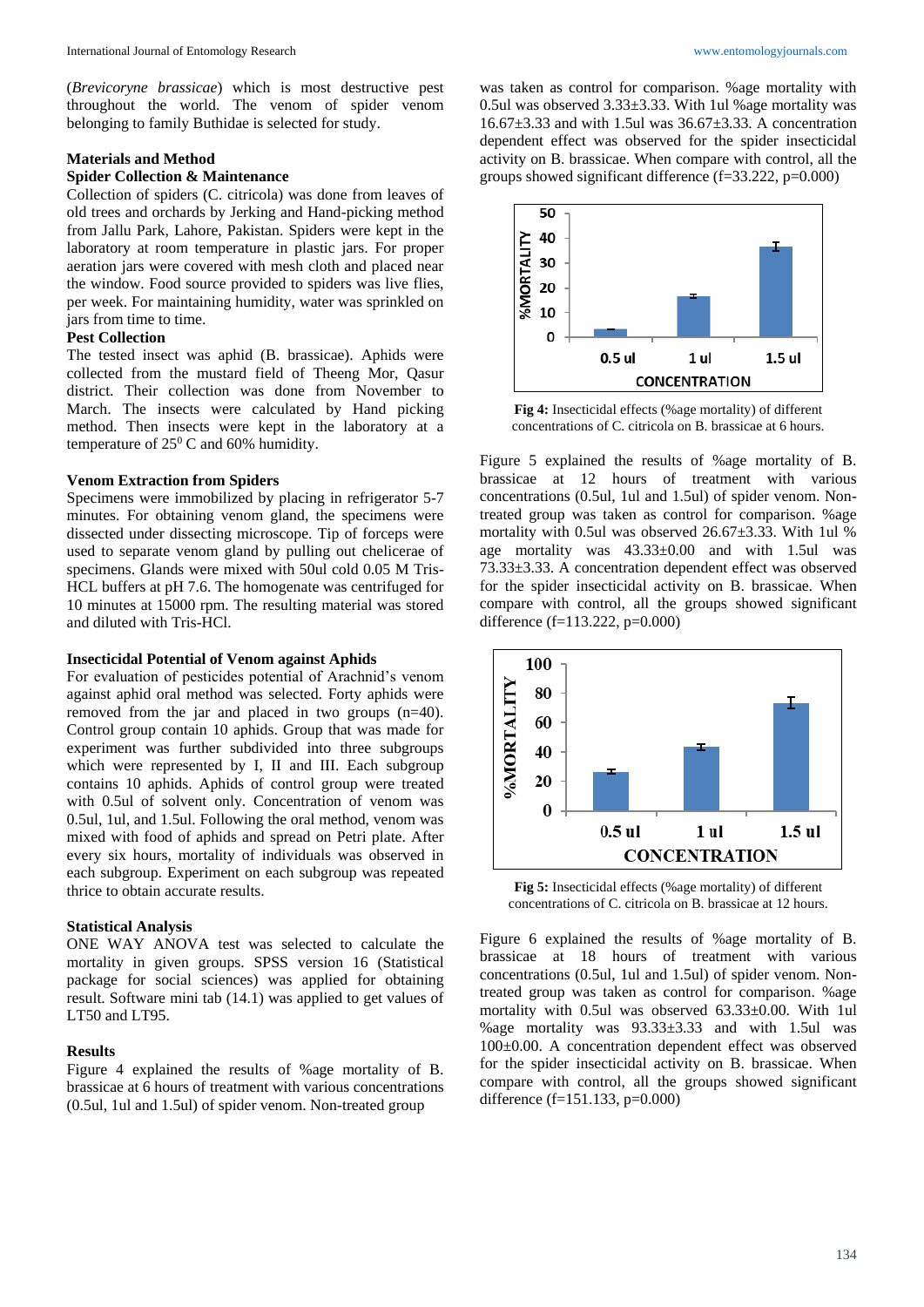

**Fig 6:** The number of *Brevicoryne brassicae* died at 18 h exposed to different doses of crude venom of *Cyrtophora citricola*

The calculated LT50 and LT95 values for B. brassicae are given in table.1. The highest LT50 and LT95 values were recorded for the dose 0.5 ul. LT50 and LT95 values decreased with the increase of venom concentration. The calculated LT50 and LT95 values for B. brassicae were  $(8.4\pm1.2 \text{ and } (15.5\pm2.2) \text{ with } 1.5$ ul venom concentration respectively.

**Table 1:** Calculated LT50 and LT95 for *Brevicoryne brassicae* exposed to different doses of crude venom of *Cyrtophora citricola*.

|                                     | $0.5$ ul       | 1ul           | 1.5ul        |
|-------------------------------------|----------------|---------------|--------------|
| LT50                                | $14.8 + 1.7$   | $12.02 + 1.3$ | $8.4 + 1.2$  |
| LT95                                | $24.9 \pm 4.1$ | $20.8 + 2.9$  | $15.5 + 2.2$ |
| Notes Time in the table is in hours |                |               |              |

**Note:** Time in the table is in hours

#### **Discussion**

The most effective and dominant method of controlling insects is use of chemical insecticides (Smith *et al*., 2013). Investment of one dollar on the crop in the form of insecticide to protect them from pests returns 4 dollars in the form of increase of crop yield (Pimentel, 2009) [1]. On the other hand, uncontrolled use of insecticides creates many problems such as harmful effect on organisms that are beneficial for environment. They are responsible for development of resistance in insect against insecticides Due to all these adverse effects of insecticides, biopesticides are considered as a safer method of controlling insects rather than chemical pesticides. Bio-pesticides do not cause any problem to environment (Leng *et al*., 2011) [14]. Bio-pesticides are derived from natural products. They are environment friendly and not pose any threat to life of beneficial organisms. These bio-pesticides can be formed by using proteins of organisms, which are insecticidal (Khan *et al*., 2006; Cao C-W *et al*., 2010) [16]. For example, Cry proteins are endotoxins which were obtained from the bacterium B. thuriengiensis. Cry proteins destroy mid gut of insects and kill them (Soberon *et al*., 2007). Due to its capability of killing pest, it was introduced into many crops such as cotton, corn, potato and many more (Qaim M. 2010) [18]. But it has narrow host range and in some cases resistance has also been reported in some pests (Tabashnik *et al*., 2011; Bravo *et al*., 2011) [19, 17] . Similarly, spider venom is also a source of many insecticidal toxins (Windley *et al*., 2012) [10]. Its venom contains more than thousand peptides, which are toxic for many insects (Escoubas *et al*.,  $2006$ <sup>[22]</sup>.

In the given study, venom obtained from C. citricola was applied on B. brassicae to test the effectiveness of crude

venom of spider against aphids. Results of our study show that venom of spider is toxic to aphids and more than 60% mortality was observed after 18 hours even with 0.5ul concentration of venom. King and Hardy (2013) [12] worked on spider-venom peptides and reported that these peptides can be used in the formation of bio-pesticides and can be introduced in the plant as trans-genes. Such crops will be able to synthesis their own pesticides against their pests.

Lin *et al*., (2017) reported that Nc1a peptide of Nephila clavata spider venom is a novel insecticidal toxin for cockroach. It has ability to block the NaV and KV channels in cockroaches. So that Nc1a peptides of spider venom can be used as template for the formation of bio-pesticides. Hafiz *et al*., (2018) concluded that both crude venom and protein fractions of two wolf spiders, Pardosa sumatrana and Pardosa birmanica have ability to kill model pest R. padi. Musarrat *et al.*, (2017)<sup>[25]</sup> reported that Hvt peptide of H. versuta spider shows toxic effect against two species of aphids, Aphis gossypii and Myzus persicae. Khan *et al*., 2006; Shah *et al*., 2011, Javaid *et al*., 2016 reported the oral insecticidal toxicity of the Hvt peptides of spider against aphids and bollworms.

Rachel *et al*., (2006) reported that the application of SFI1/GNA fusion protein that derived from snowdrop lectin and spider venom is responsible for slowing the developmental activity and reproducing capability of aphid (M. persicae). This fusion protein was mixed in the food of aphids. After 7 days, 100% mortality was observed due to slow rate of development of aphids.

From the above discussion, it is cleared that venom of spider is a rich source of peptides which are toxic for insects. So that these peptides can be used as bio-pesticides and can replace the use of chemical insecticides. As we know that chemical pesticides are harmful for human health. On the other hand, bio-pesticides are eco-friendly. Our next aim is to isolate the peptides which are actual toxin for insects by fraction method. If we are able in doing so, than that information will provide us a raw material for the synthesis of selective bio-pesticides at industrial level.

#### **References**

- 1. Pimentel D, Burgess M. Environmental and economic costs of application of pesticides primarily in the States. Integrated pest management, 2014, 47-71.
- 2. Oerke EC, Dehne HW. Safeguarding production losses in major crops and the role of crop protection. Crop protection, 2004; 23(4):275-285.
- 3. Platnick NI. The world spider catalog, version 7.5. American Museum of Natural History, 2006; 3477:1- 20.
- 4. Carlini CR, Grossi-DE-SÁ MF. Plant toxic proteins with insecticidal properties. Toxicon. 2002; 40(11):1515-1539.
- 5. Novotny V, Basset Y, Miller SE, Weiblen GD, Bremer B, Cizek L, *et al*. Low host specificity of herbivorous insects in a tropical forest. Nature, 2002; 416(6883):841.
- 6. Ambethgar V. Potential of entomopathogenic fungi in insecticide resistance management (IRM): A review. Journal of Biopesticides. 2009; 2(2):177-193.
- 7. Nauen R, Bretschneider T. New modes of action of insecticides. Pesticide Outlook. 2002; 13(6):241-245.
- 8. Agarwala BK, Das S, Senchowdhuri M. Biology and food relation of Micraspis discolor (F.) an